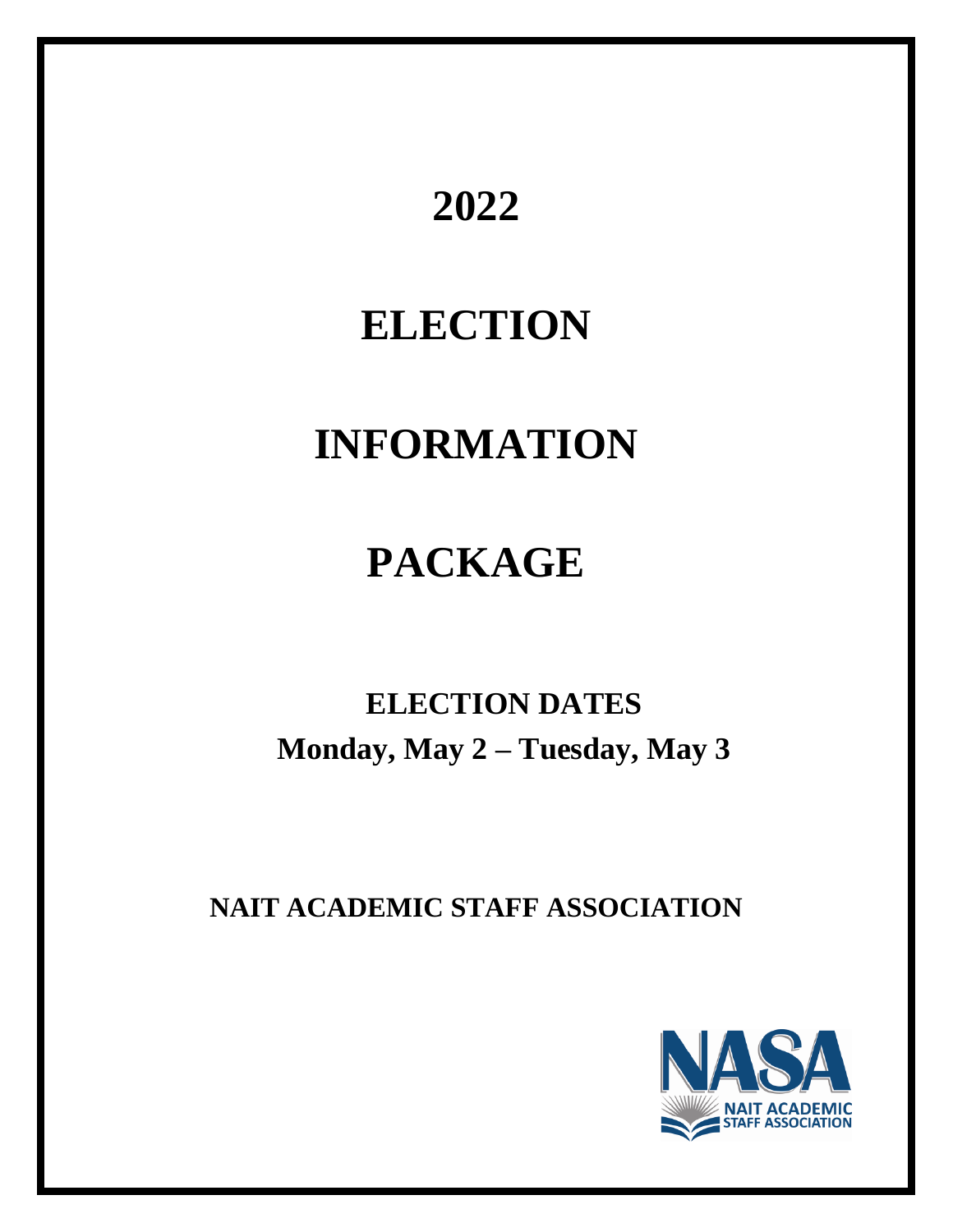# **MESSAGE FROM THE RETURNING OFFICER**

### **Voting will take place between 8:00 am on Monday, May 2 and 4:00 pm on Tuesday, May 3, 2022.**

The 2022 NASA election will be carried out using **(Simply Voting)** electronic balloting. Detailed instructions on how to access the website will be circulated to the membership one day prior to the start of elections and on each subsequent day of the election. Your NAIT ID number is required for sign-in.

The attached Nomination List (page 3) outlines the list of candidates and the numbers to be elected for each position. A number of candidates have been acclaimed as only one candidate was nominated. This package also contains pictures of the candidates and brief biographies. Candidate information will also be connected to the electronic ballot.

The results of the election will be circulated via email to the members on or before 5:00 pm on May 3, 2022.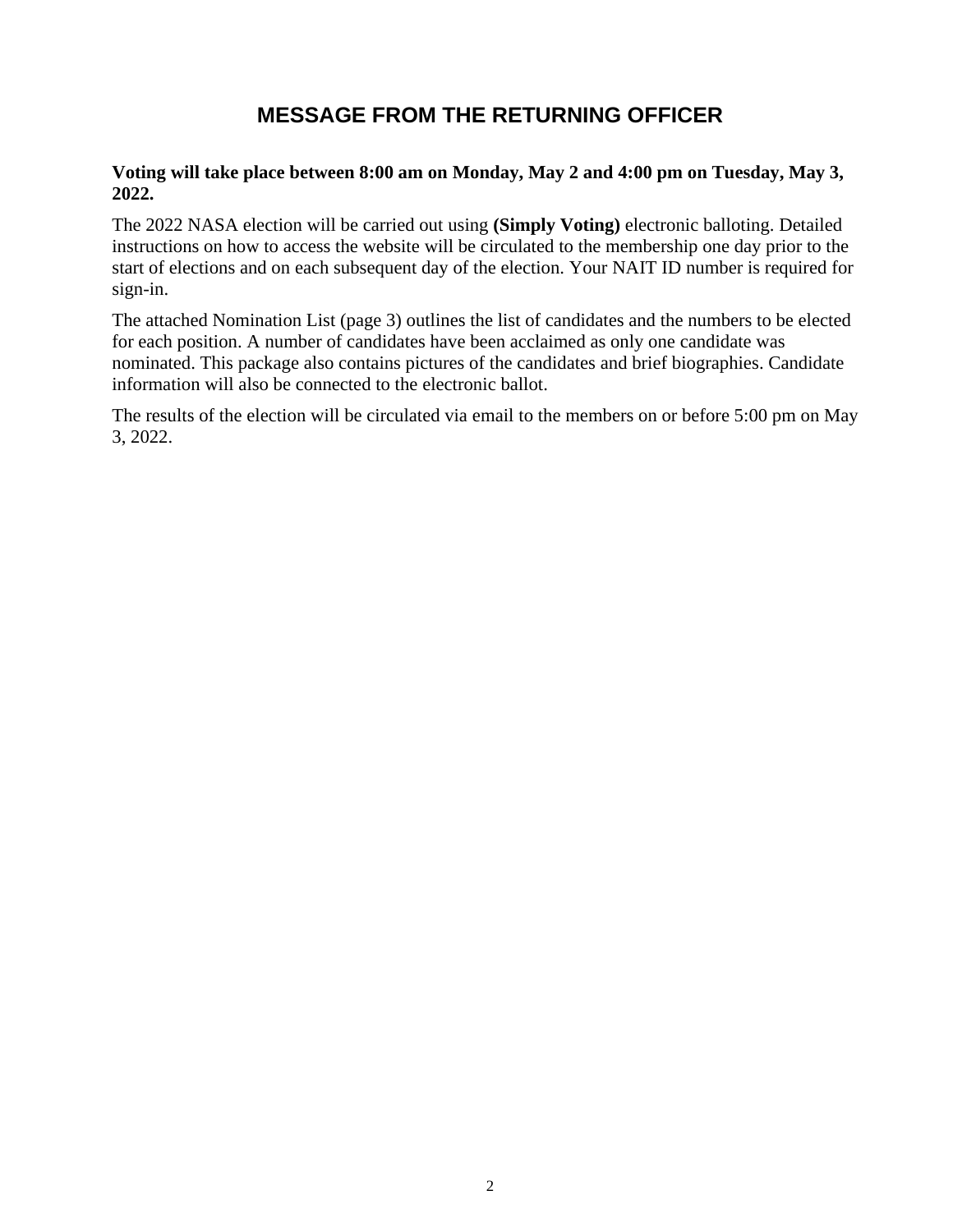# **NOMINATION LIST – 2022**

| <b>Communications Vice-President</b><br>$(two-year term)$                                                                                                                                                             | Candidate #1<br>Candidate #2                                           | Anna Beukes<br>Paula Hawrysz                                                | <b>Elect 1</b>   |
|-----------------------------------------------------------------------------------------------------------------------------------------------------------------------------------------------------------------------|------------------------------------------------------------------------|-----------------------------------------------------------------------------|------------------|
| <b>Membership Services Vice-President</b><br>$(two-year term)$                                                                                                                                                        | Candidate #1<br>Candidate #2                                           | <b>Gordon Cutting</b><br>Peter Kamstra                                      | <b>Elect 1</b>   |
| <b>Executive School Representatives</b>                                                                                                                                                                               |                                                                        |                                                                             |                  |
| <b>JR Shaw School of Business</b><br>$(1 - two-year term)$<br>(Representing members in programs under<br>the JR Shaw School of Business, and<br>members from the Learning & Teaching<br>Commons Librarians, Research) | Candidate #1                                                           | Irene Kirby-Frith                                                           | <b>Acclaimed</b> |
| <b>School of Health and Life Sciences</b><br>(Representing members in programs under<br>the School of Health and Life Sciences, and<br>members from Student Life)<br>$(1 - two-year term)$<br>$(1 - one-year term)$   | Candidate #1<br>No nominations<br>received for the<br>one-year term.   | Carmen Puchyr                                                               | <b>Acclaimed</b> |
| <b>School of Skilled Trades</b><br>(Representing members in programs under<br>the School of Skilled Trades)<br>(1 - two-year term- Souch Campus)<br>(1 - two-year term- Any Location)                                 | No nominations<br>were received for<br>any of the vacant<br>positions. |                                                                             |                  |
| <b>School of Applied Science and</b><br><b>Technology</b><br>(Representing members in programs under<br>the School of Applied Science and<br>Technology)<br>$(1 - one-year term)$<br>$(2 - two-year terms)$           | No nominations<br>were received for<br>any of the vacant<br>positions. |                                                                             |                  |
| <b>STANDING COMMITTEES</b>                                                                                                                                                                                            |                                                                        |                                                                             |                  |
| <b>Finance Committee</b><br>(4 Representatives Required: one-year term)                                                                                                                                               | Candidate #1<br>Candidate #2<br>Candidate #3<br>Candidate #4           | Olukemi Fasipe<br><b>Susan Hurley</b><br>Terry Sulyma<br><b>Starr Zhang</b> | <b>Acclaimed</b> |
| <b>Communications Committee</b><br>(4 Representatives Required: two-year terms)                                                                                                                                       | No nominations<br>received.                                            |                                                                             |                  |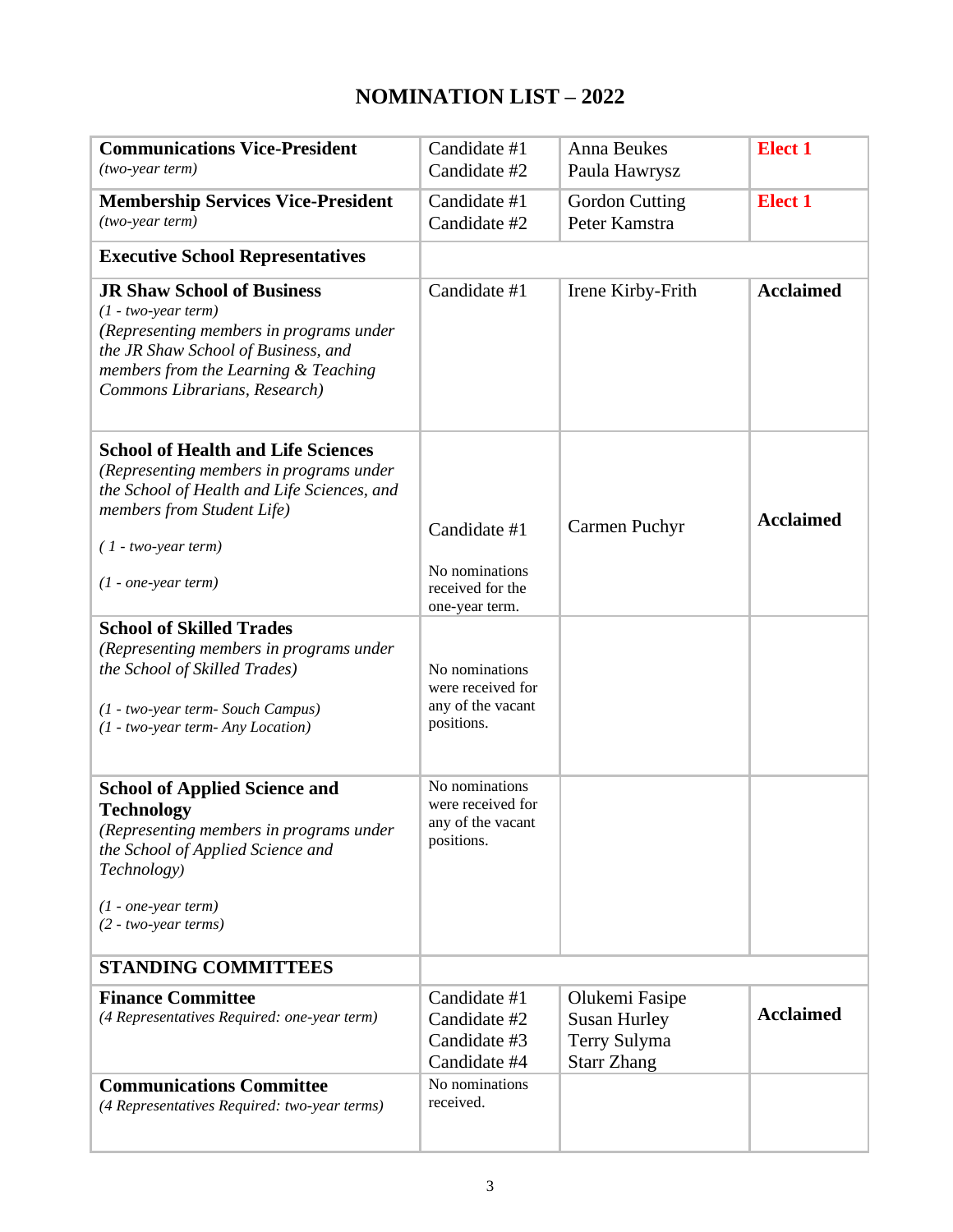| <b>Membership Services Committee</b><br>(4 Representatives Required: two-year terms)     | No nominations<br>received.  |                                 |           |
|------------------------------------------------------------------------------------------|------------------------------|---------------------------------|-----------|
| <b>Academic Council</b><br>(3 Representatives Required: two-year term)                   | Candidate #1                 | Mark Schneider                  | Acclaimed |
| <b>Board of Governors Representative</b><br>(1 Representative Required: three-year term) | Candidate #1<br>Candidate #2 | Mark Schneider<br>Tanya Spencer | Elect 1   |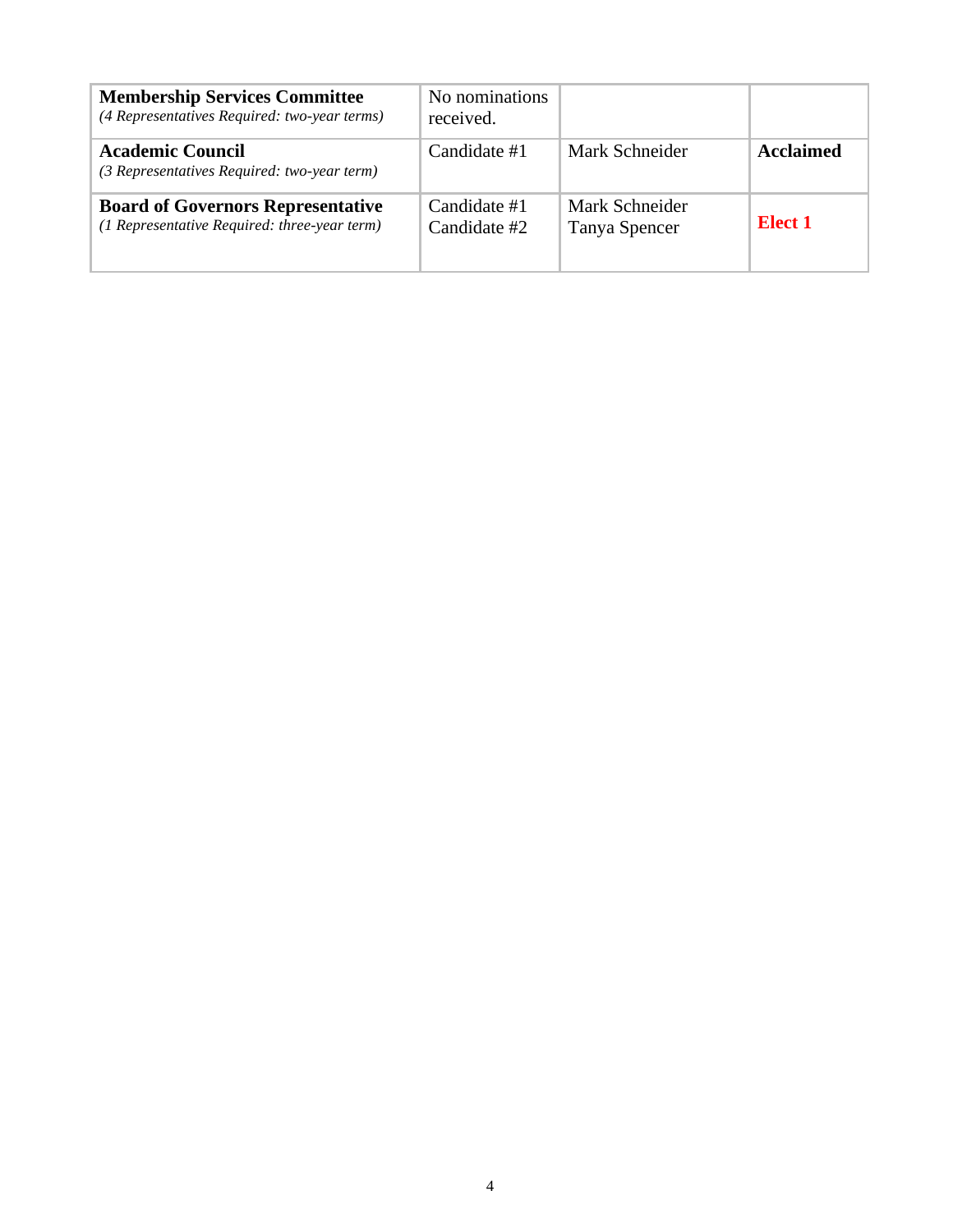| <b>COMMUNICATIONS VICE-PRESIDENT- Elect One (1)</b> |                                                                                                                                                                                                                                                                                                                                                                                                                                                                                                                                                                                                                                                                                                                                                                                                                                                                                                     |
|-----------------------------------------------------|-----------------------------------------------------------------------------------------------------------------------------------------------------------------------------------------------------------------------------------------------------------------------------------------------------------------------------------------------------------------------------------------------------------------------------------------------------------------------------------------------------------------------------------------------------------------------------------------------------------------------------------------------------------------------------------------------------------------------------------------------------------------------------------------------------------------------------------------------------------------------------------------------------|
| <b>Anna Beukes</b>                                  | I am putting my name forward for the VP Communications position for NASA.                                                                                                                                                                                                                                                                                                                                                                                                                                                                                                                                                                                                                                                                                                                                                                                                                           |
|                                                     | For the past year I had the privilege to serve as a Table Officer - it was such a good<br>experience that I would like to continue doing it. $\odot$                                                                                                                                                                                                                                                                                                                                                                                                                                                                                                                                                                                                                                                                                                                                                |
|                                                     | Despite all the challenges we faced as a NASA community over the past year – vaccine<br>mandates, a collective agreement ratification decision and staff turnover at the NASA<br>office - working with Shauna MacDonald, Gordon Cutting and James Guthrie (the other<br>three Table Officers) is such a rewarding experience that I would love to continue doing it,<br>should you elect me again.                                                                                                                                                                                                                                                                                                                                                                                                                                                                                                  |
|                                                     | As your VP Communications I will continue to build on the good work Gordon Cutting did<br>for the past 6 years. In addition to the Intercom, NASA can benefit from a blog where<br>NASA members can exchange thoughts and ideas on a continuous basis. In collaboration<br>with the NASA communication committee, I will establish a blog like that. It will be an<br>online space where stimulating thoughts are exchange. People from outside NAIT,<br>including from the wider labour community, will be invited to contribute to this<br>conversation. All the speakers who participated in our "Lunch and Learn" speaker series<br>this year, will be invited back to contribute to our blog. For a complete list of who these<br>speakers were, please see the report I submitted for the NASA AGM. The recordings of<br>most of these sessions are also still available on the NASA website. |
|                                                     | For those of you who don't know me, I teach finance in the school of business and have<br>been doing so for the past 14 years. I was ACIFA President between 2016 and 2020. My<br>PhD is from Rhodes University in economics.                                                                                                                                                                                                                                                                                                                                                                                                                                                                                                                                                                                                                                                                       |
|                                                     | When selecting your Table Officers team, I want to encourage you to stick with the existing<br>group – there is no reason to break up a winning team! If the year behind us was<br>challenging, there is no reason to think the year ahead will be less so. An established<br>leadership team is more likely to be successful when facing uncertainty and adversity.                                                                                                                                                                                                                                                                                                                                                                                                                                                                                                                                |
|                                                     | Please don't hesitate to reach out to me (annab@nait.ca) if you have questions or<br>comments.                                                                                                                                                                                                                                                                                                                                                                                                                                                                                                                                                                                                                                                                                                                                                                                                      |
|                                                     | I trust I can count on your support.<br>In service, always<br>Anna Beukes, PhD<br><b>Instructor, JR Shaw School of Business NAIT</b>                                                                                                                                                                                                                                                                                                                                                                                                                                                                                                                                                                                                                                                                                                                                                                |
| <b>Paula Hawrysz</b>                                | I have been with NAIT for 20 years as an instructor in the Chemical Technology Program.<br>I have also taught chemistry to students from many of NAIT's other programs. I have<br>participated on many committees, focus groups and teams for NAIT, NASA and external.<br>Some of these include Alberta Skills, NAIT Student Clubs, Edmonton Regional Science<br>Fair, and minor sports club executive.                                                                                                                                                                                                                                                                                                                                                                                                                                                                                             |
|                                                     | Having been a part of the NASA communications committee since 2018, I have actively<br>participated in all facets of the committee's responsibilities. I have played an integral part<br>in the procurement, design and development of the new NASA logo and I am part of the<br>legislative committee that reviews and edits the NASA policies and by-laws. I have<br>assisted in the organization and promotion of the annual Share the Warmth Campaign.                                                                                                                                                                                                                                                                                                                                                                                                                                          |
|                                                     | Since 2017, I have also been on the NASA executive as a representative for the School of<br>Applied Sciences and Technology. I am very familiar with the protocols and expectations<br>of the positions held by executive members.                                                                                                                                                                                                                                                                                                                                                                                                                                                                                                                                                                                                                                                                  |
|                                                     | With this experience, I now feel that the time has come for me to seek the position of Vice-<br>President Communications for the NAIT Academic Staff Association. I am excited to offer<br>my knowledge and experience to my NASA colleagues.                                                                                                                                                                                                                                                                                                                                                                                                                                                                                                                                                                                                                                                       |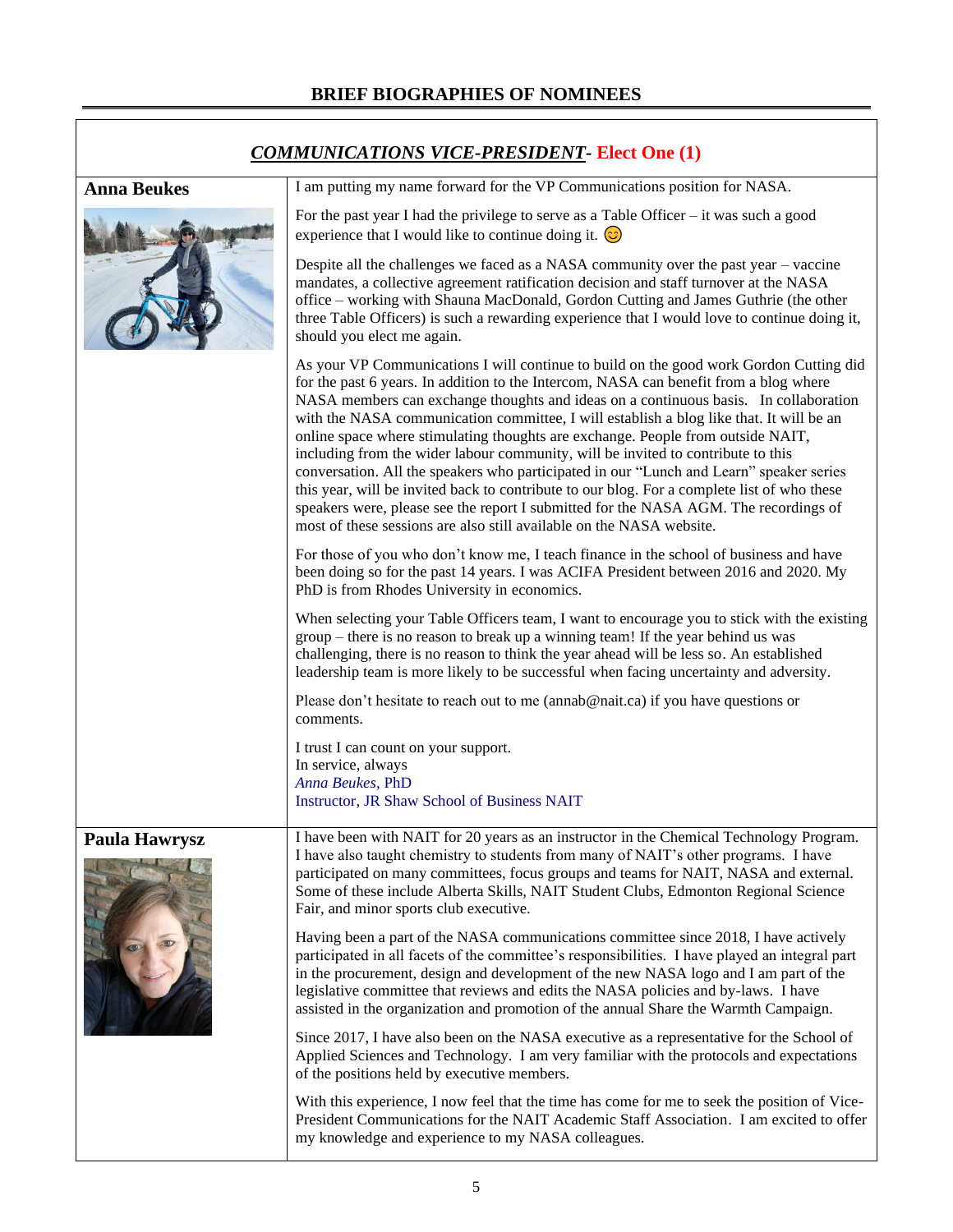### *MEMBERSHIP SERVICES VICE-PRESIDENT* **– Elect One (1)**



Gordon Cutting Gordon Cutting graduated from the University of Alberta in 1997 with a B.Sc. specializing in Mathematics and Physics. After teaching briefly at the U of A he began working at NAIT in 1998 and has been an Instructor at NAIT ever since.

> Since 2012 he has been teaching in the Instrumentation Eng.Tech. Program, but before that he has taught for HVAC/BEST and prior to that the Physics Department. This experience gives him a unique outlook on teaching here at NAIT and the challenges faced by the varied and diverse programs NAIT delivers, both in the Technologies and Apprenticeships.

> These past 24 years have been enlightening and overwhelming at times, but Gordon believes that we, the instructors at NAIT, deliver the most comprehensive and relevant education in the province and he intends to fight to ensure that we can continue to do so.

Personal message from Gordon:

I have been involved with NASA for the last 14 years, with the last 6 years spent as VP Communications. Through those years we have seen a great deal of change, both positive and negative, and in the last two years of the pandemic we have seen a completely uncontrolled experiment with how we deliver content and connect with our students. I believe the oversight that we have tried to manage on the part of the Staff Association has been vital during these changes to ensure that staff issues and concerns are addressed and dealt with. This oversight will be especially important as we discuss the future pressure of being expected to deliver more content online while at the same time likely receiving less funding from our provincial government.

As a future VP Membership Services I hope to reinitiate on-campus, in-person events. At the same time we can hopefully maintain and expand some of the favorite on-line events that we have experienced in the past two years for the benefit of the members who cannot engage during working hours or after hours, or who chose to work predominantly from home.

Connection and engagement will be the theme of the next year, and I hope to bring us all closer than we have ever been before.

The members of NASA need to draw together to defend against the erosion of the quality of our work and student engagement. At the same time we need to find ways to understand the needs of each program and school so that we can push back against management and government as a cohesive unit. Our best path forward is to find a way that we can continue to be one of the best post-secondary institutions in the country, despite the budgetary and political pressures that we face.

Please vote for me, Gordon Cutting, as VP Membership Services in the coming NASA election. Thank you.

Gordon Cutting Instrumentation Instructor, NAIT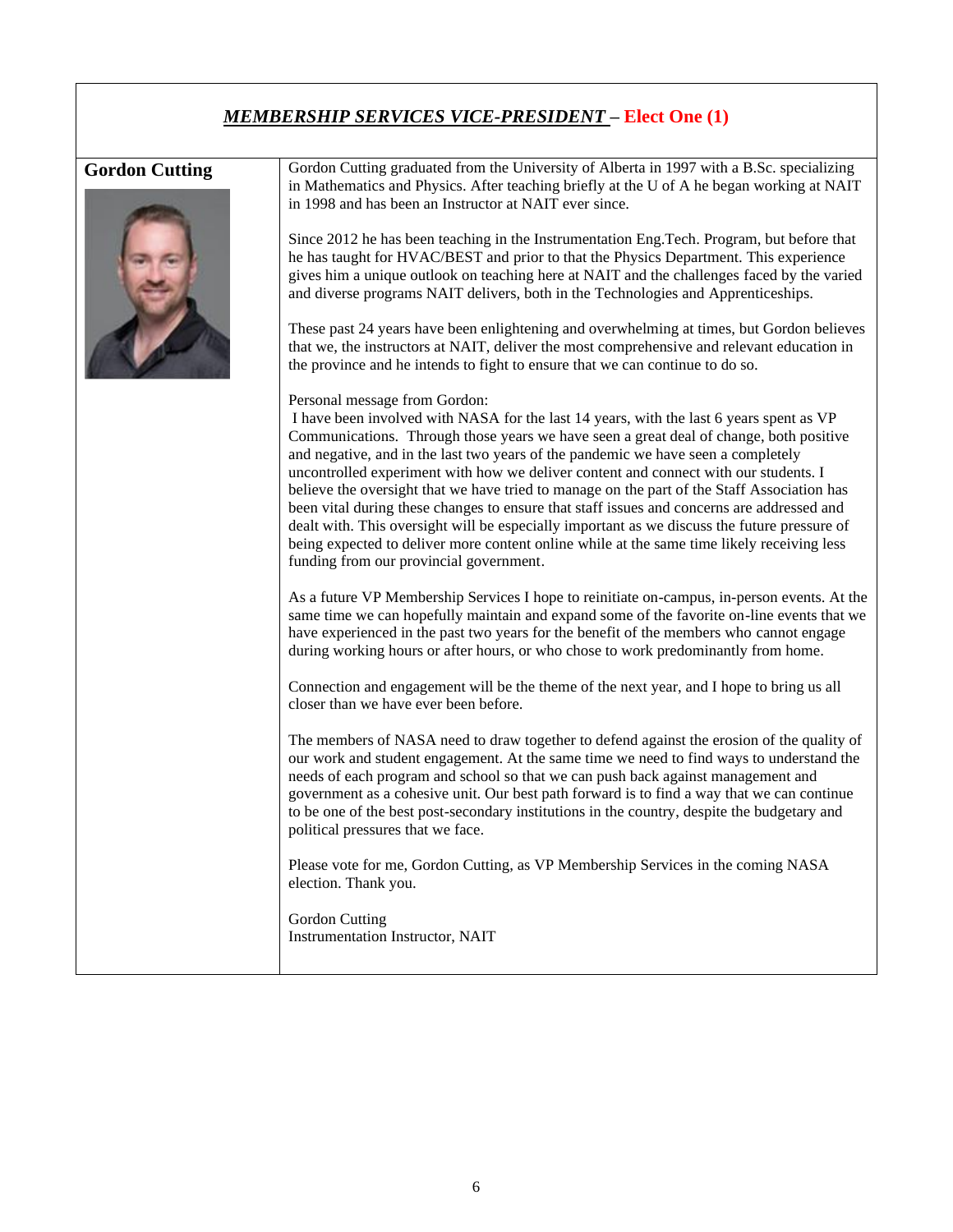#### Peter Kamstra | Hello,



My name is Peter Kamstra, and I am running to represent you as VP of Membership Services.

In an effort to gain your support I would like to share with you why I feel I am a good fit for this position.

I have volunteered for NASA as a school rep in trades for the last 12 years, I have served on 3 different bargaining committees/teams over the years including the last round of bargaining which lasted for almost 2.75 years. Despite several challenges, including an initial rollback offer, our bargaining team was able to negotiate a satisfactory contract for our members.

For me, NASA is a very important organization that represents and supports you. As a VP of membership services, I would advocate for getting back to more face-to-face activities, which have been sorrily missed over the last 2 years due to Covid. I hope that we all will be back for NASA's welcome back luncheons in September. These social activities are important as they help remind all of us that NASA is here to work for you.

For several years now NAIT has begun to reevaluate the way it does business. The Alberta Government has cut funding and issued mandate letters to Alberta's post-secondary institutions to keep wages down and in part force these institutions to find other sources of revenue. For example, this has forced NAIT to resort to using more casual employees and fewer full-time employees.

As a result of recent legislation NASA is now a union with the ability to strike or to be locked out by the employer. Gone are the days of arbitration. NASA and NAIT must now work out their issues in Collective Bargaining. To do this we must have a strong and independent organization which is able to stand up to Alberta Government and NAIT itself when necessary.

It is more important than ever that NASA become stronger and more independent to combat any changes that could weaken our association's ability to fight for you.

I hope with your support I can use my experience, as a VP and as one of the Table Officers, to help ensure NASA is properly prepared for the years to come.

Regards, Peter Kamstra

Ster Kamske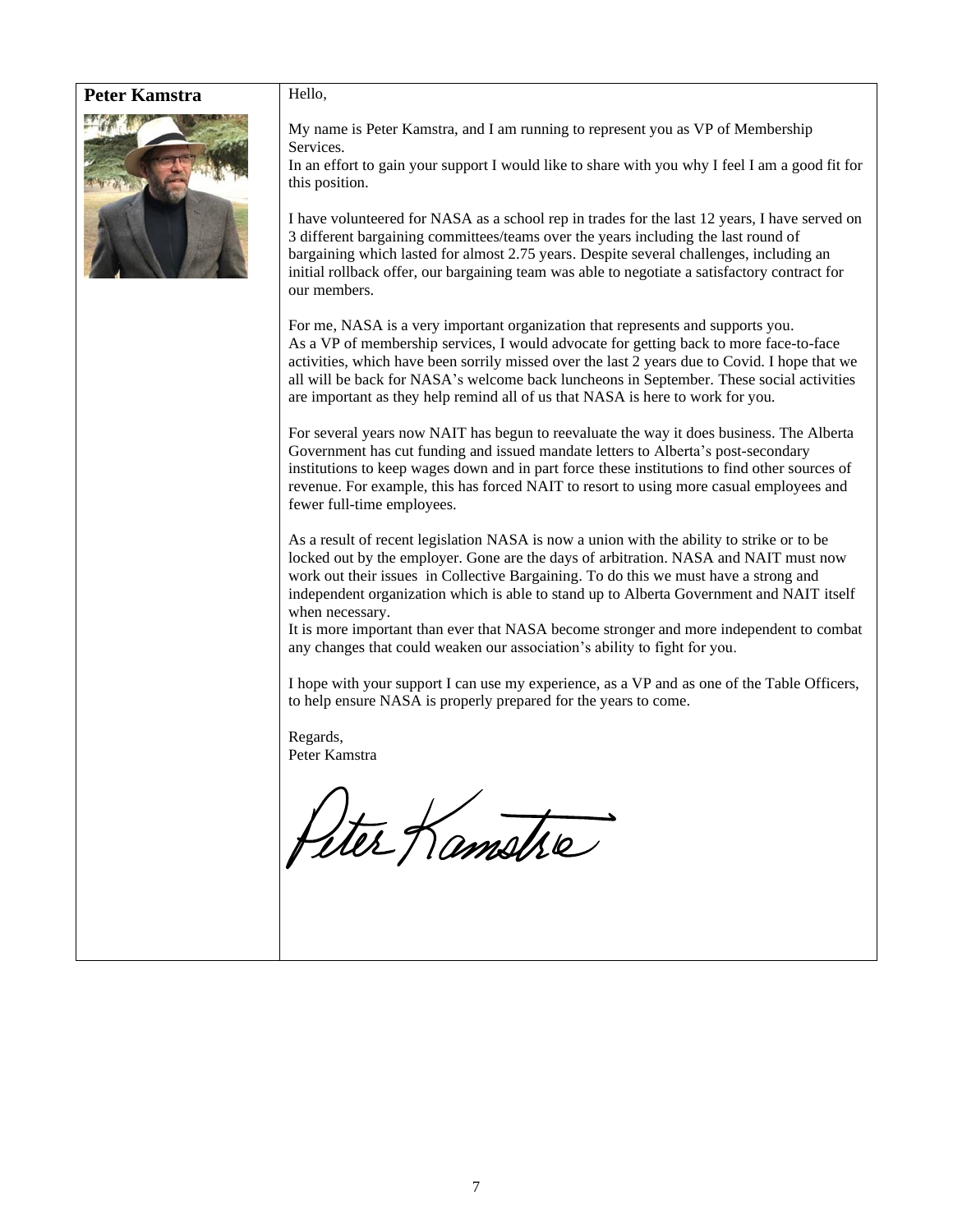## *EXECUTIVE SCHOOL REPRESENTATIVE – JR Shaw School of Business*

#### **Irene Kirby-Frith Acclaimed**



I have been serving the academic faculty of JRSSB as a school rep for the past 4 years and would like to continue to do so. I feel that my involvement with NASA has benefited those who I represent and that I am making a difference for my colleagues.

I have been an instructor with NAIT since 2004 and with Fairview College for the 9 years prior to that. I feel I understand the issues that come with being an instructor at NAIT. The many management positions I have held at NAIT, and Fairview college have given me some insight into both sides of the unionized workplace. I am very much pro-union and the benefits and responsibilities that go along with that environment. I recently walked the Concordia University picket line in solidarity with their faculty association and attended the March rally in support of the striking U of L faculty. I will stand up for all instructors in JRSSB and the entire institution.

### *EXECUTIVE SCHOOL REPRESENTATIVE – Health and Life Sciences*

### **Carmen Puchyr Acclaimed**



Hi all! I am a two-time NAIT graduate (RDA '98 and DMS '11) and have been an instructor here at NAIT for almost 10 years in the Diagnostic Medical Sonography program. I have served the last two years as the SHLS Representative. We are coming out of an unprecedented time of challenges and changes here at NAIT and I am confident that I can continue to bring your concerns to the association and to NAIT as well. I believe that strong lines of communication between school representatives and NASA members is imperative for representatives to do their best job. One of the things I implemented for members was monthly townhalls where we can gather to talk about what's going well and what can be improved in NAIT's relationship with NASA. I believe our members are often the best people to reach out to for solutions to the challenges that NAIT is currently facing, and it remains a goal of mine to solicit those suggestions and bring them forward. If successful, I look forward to serving the association and its members for another term.

I am a proud member of NASA and have a keen interest in making sure all its members are fairly represented. I believe that my enthusiasm and background in two quite different health sciences programs will help me to be a great Representative for the school.

## *EXECUTIVE SCHOOL REPRESENTATIVE – Skilled Trades*

| <b>Souch Campus -</b>                                                                              | No Nominations Received |
|----------------------------------------------------------------------------------------------------|-------------------------|
| <b>Any Location -</b>                                                                              | No Nominations Received |
| <b>EXECUTIVE SCHOOL REPRESENTATIVE - Applied Science and Technology</b><br>No Nominations Received |                         |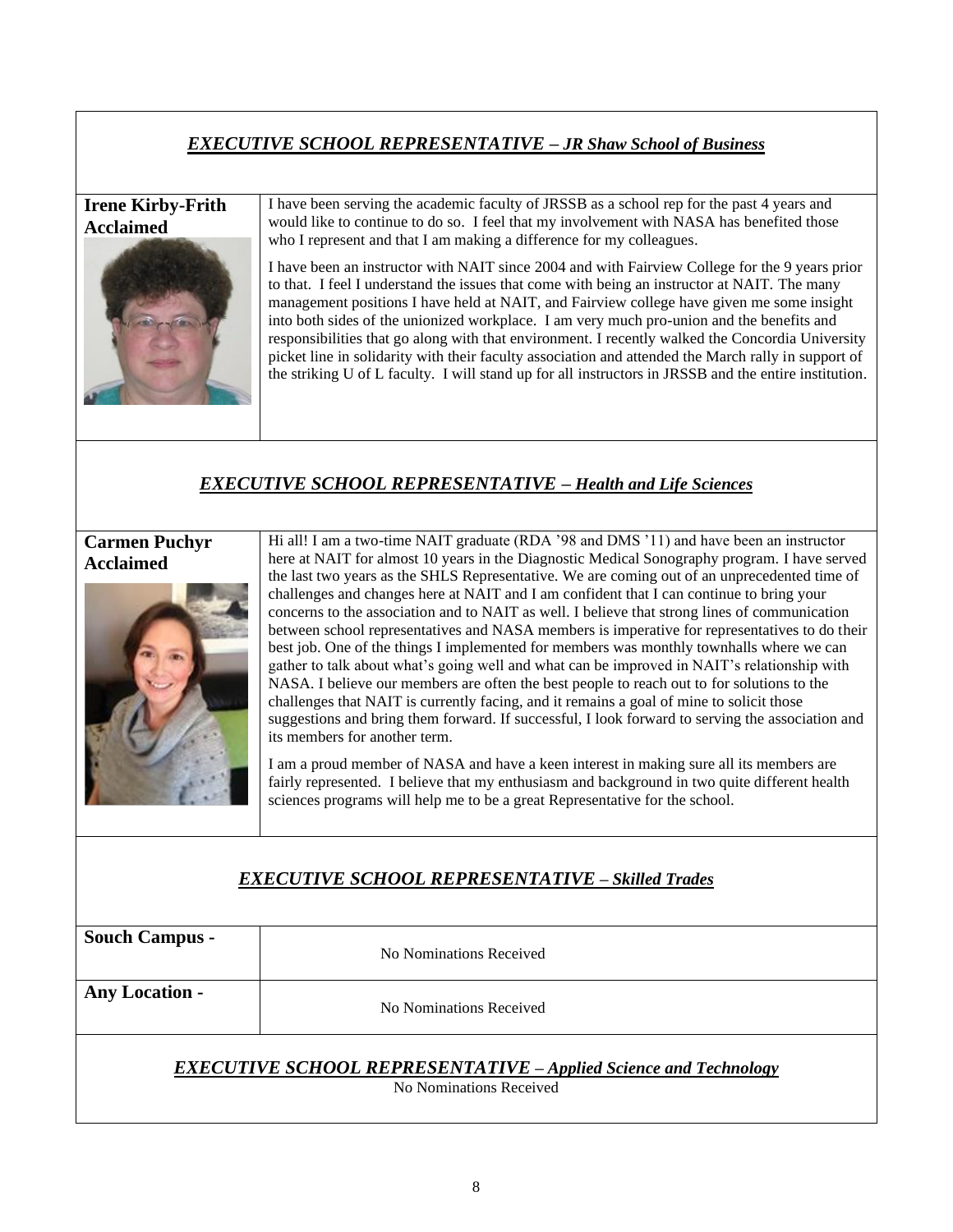| <b>COMMUNICATIONS COMMITTEE</b><br>No Nominations Received      |                                                                                                                                                                                                                                                                                                                                                                                                                                                                                                                       |  |
|-----------------------------------------------------------------|-----------------------------------------------------------------------------------------------------------------------------------------------------------------------------------------------------------------------------------------------------------------------------------------------------------------------------------------------------------------------------------------------------------------------------------------------------------------------------------------------------------------------|--|
| <b>MEMBERSHIP SERVICES COMMITTEE</b><br>No Nominations Received |                                                                                                                                                                                                                                                                                                                                                                                                                                                                                                                       |  |
|                                                                 | <b>FINANCE COMMITTEE</b>                                                                                                                                                                                                                                                                                                                                                                                                                                                                                              |  |
| <b>Olukemi Fasipe</b><br><b>Acclaimed</b>                       | I have been teaching in the Bachelor of Technology program for more than five years. I have<br>worked with other instructors to provide guidance to students on their capstone project and have<br>also presented at conferences. I volunteered to serve on the Finance committee for the<br>2021/2022 academic year and will like to continue to serve NASA as a member of the Finance<br>committee. My hobbies include cooking and doing light exercises.                                                           |  |
| <b>Susan Hurley</b><br><b>Acclaimed</b>                         | I have volunteered with NASA for the past 11 years on the Bargaining Committee and Team and<br>as an elected Executive Representative for the JR School of Business. I am also a past member<br>of NASA's Finance Committee. I hold a Chartered Profession Accounting Designation which I<br>believe will be an asset to the Finance Committee from both a budgeting and financial statement<br>perspective. If elected I will continue to uphold NASA values of transparency, fairness and<br>fiscal responsibility. |  |
| <b>Terry Sulyma</b><br><b>Acclaimed</b>                         |                                                                                                                                                                                                                                                                                                                                                                                                                                                                                                                       |  |
| <b>Starr Zhang</b><br><b>Acclaimed</b>                          |                                                                                                                                                                                                                                                                                                                                                                                                                                                                                                                       |  |